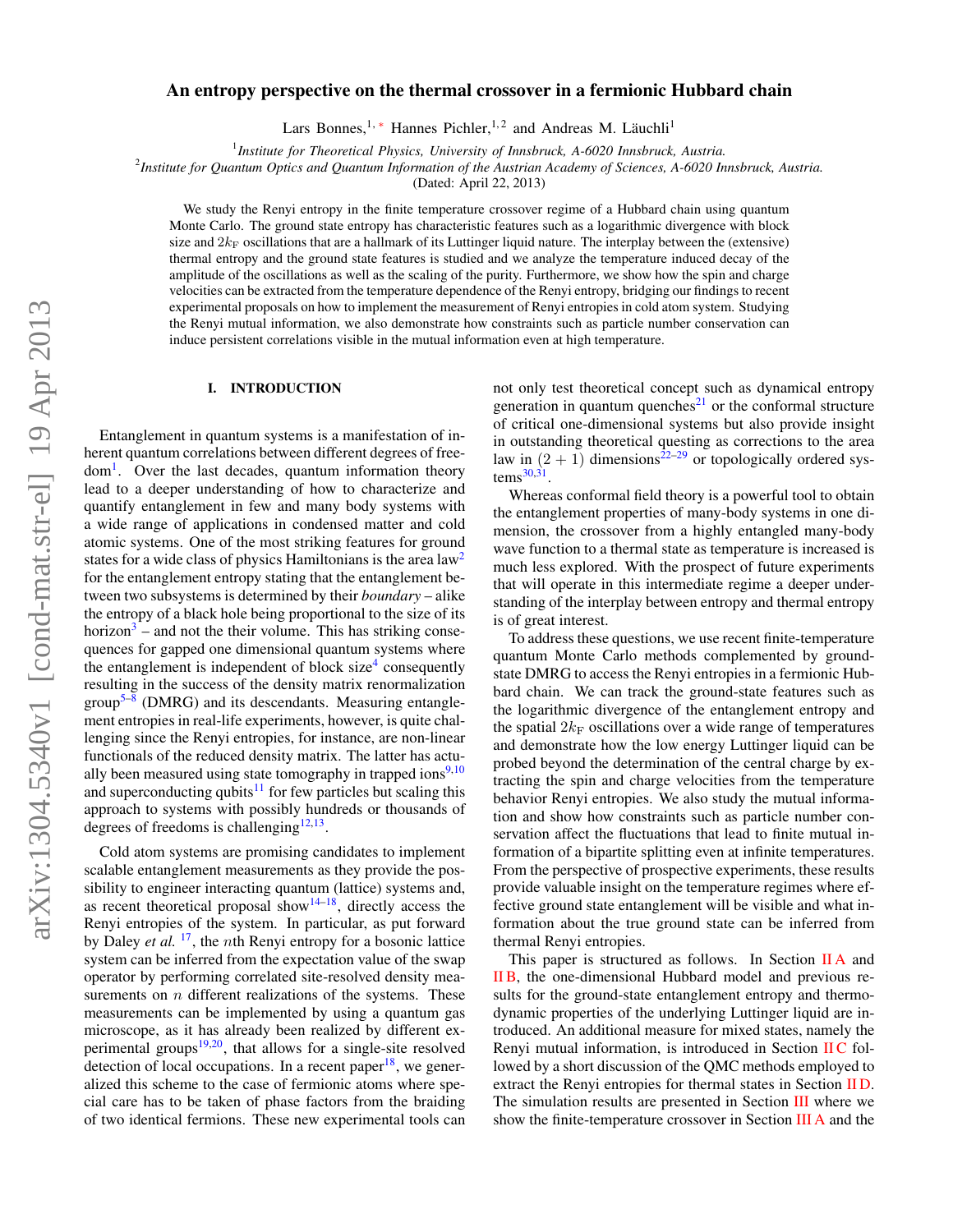extraction of the Luttinger velocities in Section [III B.](#page-3-0) Finally, Section [III C](#page-4-0) discusses the mutual information for constrained (canonical) as well as unconstrained system.

# II. MODEL AND METHODS

# <span id="page-1-0"></span>A. One dimensional Hubbard model

We consider spinful fermions on a chain of length  $L$  with open boundary conditions. One of the simplest interacting models is the Hubbard model with nearest-neighbor hopping and on-site repulsive charge interaction,  $U \geq 0$ , reading

$$
H = -t \sum_{\sigma = \uparrow, \downarrow} \sum_{i=1}^{L-1} \left( c_{i,\sigma}^{\dagger} c_{i+1,\sigma} + \text{h.c.} \right) + U \sum_{i=1}^{L} n_{i,\uparrow} n_{i,\downarrow}. \tag{1}
$$

The fermionic operators  $c_{i,\sigma}^{\dagger}$  and  $c_{i,\sigma}$  create or annihilate a particle with spin  $\sigma$  on site i and  $n_{i,\sigma} = 0, 1$  counts the number of spin- $\sigma$  fermions on that lattice position. Furthermore, we will only consider the spin balanced sector, i.e.  $n_{\uparrow} = n_{\downarrow}$  $(n_{\sigma} = 1/L \sum_{i} n_{i,\sigma}).$ 

The Hubbard model is exactly solvable via the Bethe ansatz $32,33$  $32,33$  and exhibits a metallic ground state for generic fillings  $n = n_{\uparrow} + n_{\downarrow} \neq 1$  that is described by a two-channel Luttinger liquid of the spin and charge degrees of freedom with velocities  $v_{\sigma}$  and  $v_{\rho}$ .<sup>[33](#page-6-21)[–35](#page-6-22)</sup> At half filling, on the other hand, a charge gap opens for  $U > 0$  whereas the spin degrees of freedom remain critical – the system forms a Mott insulator. Although the charge degrees of freedom are frozen out the dynamics of the spins give rise to an effective antiferromagnetic superexchange coupling  $J = 4t^2/U$  of adjacent spins.

# <span id="page-1-1"></span>B. Entropy

The *n*th Renyi entropy of a subsystem A containing  $l_A$  lattice sites is defined in terms of the moments of the reduced density matrix  $\rho_A = \text{tr}_{\bar{A}} \rho$  as

<span id="page-1-6"></span>
$$
S_n(A) = \frac{1}{1-n} \log \text{tr} \rho_A^n. \tag{2}
$$

Here  $\overline{A}$  denotes the complement of A and  $\rho$  is a not necessarily pure density matrix. For  $n \to 1$  one recovers the von Neumann entropy  $S_{\rm vN} = -\text{tr}[\rho_A \log \rho_A].$ 

Insight into the entanglement properties and the logarithmic corrections to the area law for ground states of the Hubbard chain is provided by conformal field theory.<sup>[36,](#page-6-23)[37](#page-6-24)</sup> The leading contribution for a bipartite splitting of a chain with open boundary conditions reads $37-40$  $37-40$ 

<span id="page-1-3"></span>
$$
S_n^{\text{CFT}}(A) = \frac{c}{12} \left( 1 + \frac{1}{n} \right) \log 2l_A' + \text{const.},\qquad(3)
$$

where  $l'_A = L/\pi \sin(\pi l_A/L)$  is the chord distance of block A. The prefactor of the logarithmic divergence is sensitive to the central charge and readily distinguishes between the the

 $c = 1$  Mott insulator<sup>[34](#page-6-26)</sup> and the semi-direct product of the two Luttinger liquids governing the metallic phase resulting in an effective central charge of  $c = 2^{34,35}$  $c = 2^{34,35}$  $c = 2^{34,35}$  $c = 2^{34,35}$ . In the case of open boundary conditions considered here, non-leading lattice effects will lead to  $2k_F$  oscillations even for the von Neumann entropy – here  $k_F$  is the Fermi momentum – whose decay with  $l'_A$  is governed by the Luttinger parameters<sup>[38](#page-6-27)[,40–](#page-6-25)[42](#page-6-28)</sup>. Furthermore, there exist other corrections to Equation  $(3)$  such as shell filling effects. $43$ 

Conformal field theory can also access the entropy of systems at finite temperature and the von Neumann entropy for the Hubbard chain in the thermodynamic limit is given  $as^{36,44}$  $as^{36,44}$  $as^{36,44}$  $as^{36,44}$ 

<span id="page-1-5"></span>
$$
S_{\rm vN}(A) = \frac{1}{3} \log \left[ \frac{v_s}{\pi T} \sinh \left( \frac{\pi T l_A}{v_s} \right) \right] + \frac{1}{3} \log \left[ \frac{v_c}{\pi T} \sinh \left( \frac{\pi T l_A}{v_c} \right) \right], \quad (4)
$$

where  $v_c$  and  $v_s$  denote charge and spin velocities. This formula interpolates between the logarithmic growth with block size for  $T \to 0$  and the volume law scaling  $S_{\rm vN} \propto l_A$  of the thermal entropy. A general expression for the Renyi entropies for a system of finite size *and* finite temperature has, how-ever, only been derived for massless Dirac fermions<sup>[45](#page-6-31)</sup>. Also, Ref. [46](#page-6-32) discusses the finite-temperature crossover in the finitesize XX-chain using correlation matrix methods.

To make a connection to the thermodynamics of the Hubbard model, we reexpress the thermal Renyi entropy for a mixed state  $\rho = \exp(-H/T)/Z$  of the entire system in terms of the Helmholtz free energy  $F = -T \log Z$ , namely

$$
S_n^{\text{th}}(T) = -n \frac{F(T/n) - F(T)}{T(1-n)}.
$$
 (5)

Focusing on the Mott insulating phase where the charge degrees of freedom are gapped out, the low-temperature specific heat for a  $l_A$  site system is just  $C_V = \pi T l_A/(3v_s)$ where  $v_s = J_1(\pi U/(8t))/J_0(\pi U/(8t))$  is the spin veloc-ity<sup>[47–](#page-6-33)[49](#page-6-34)</sup> and  $J_n(x)$  denote the modified Bessel functions of first kind. From these considerations one infers that the thermal  $n = 2$  Renyi entropy in the  $T \rightarrow 0$  limit takes the form

<span id="page-1-4"></span>
$$
S_2^{\text{th}}(T) = \pi T l_A / (4v_s).
$$
 (6)

### <span id="page-1-2"></span>C. Mutual information

The Renyi entropies for thermal states do not obey an area law due to the extensive contribution of the thermodynamic entropy and in general provide no information about the amount of information one subsystem has about the other. Unlike entanglement entropy, thermal entropy is merely a measure of our lack of knowledge about the micro state than of actual correlations. The mutual information  $I_n$ , defined in terms of Renyi entropies as

<span id="page-1-7"></span>
$$
I_n(A, B) = S_n(A) + S_n(B) - S_n(A \cup B), \tag{7}
$$

on the other hand is sensitive towards correlations between two blocks<sup>[50](#page-6-35)</sup> A and B, i.e. not only two-point correlation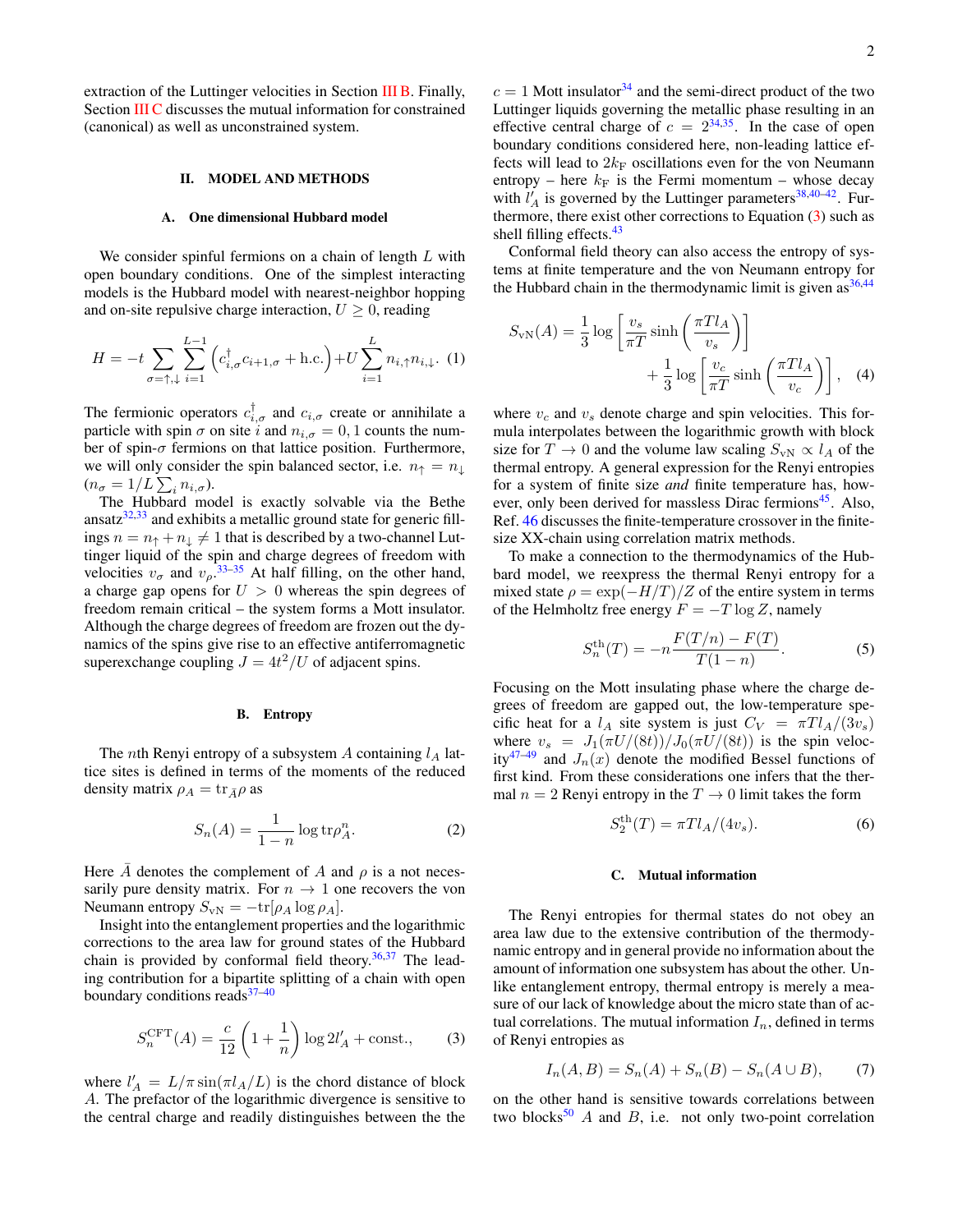functions that are used characterize possible (quasi) longrange order but all information one subsystem has about the other. For the bipartition of a pure state one simply recovers the Renyi entropy, i.e.  $I_n(A, \overline{A}) = 2S_n(A)$ , that is constrained by the area law. In addition to that, it has also been shown that the mutual information obeys an area law even for thermal states $2,51,52$  $2,51,52$  $2,51,52$ .

The mutual information for thermal (classical) states has attracted a lot of interest recently with respect to phase tran-sitions in classical<sup>[53,](#page-7-2)[54](#page-7-3)</sup> and quantum spin models<sup>[55](#page-7-4)</sup>. Furthermore, the  $I_n(A, \overline{A})$  is closely related to the excess entropy used in classical complexity theory as a measure for spatial memory of an infinite chain<sup>[56](#page-7-5)</sup>. Thus, being able to access  $I_2$  in the experiment also opens new directions of study apart from aspect of (quantum) entanglement such as the loss of mutual information in a quantum quench. $57$ 

# <span id="page-2-0"></span>D. Numerical Methods

The Renyi entropy can be accessed in QMC by using the idea the the nth moment of the reduced density matrix can be written in terms of the ratio of two partition functions as  $\text{tr}\rho_A^n = Z_n(A)/Z^{n.36}$  $\text{tr}\rho_A^n = Z_n(A)/Z^{n.36}$  $\text{tr}\rho_A^n = Z_n(A)/Z^{n.36}$  Here,  $Z = \text{tr}\exp(-H/T)$  is the usual partition function and  $Z_n(A)$  lives on the *n*-sheeted Riemann surface with cuts along subsystem  $A$  (see e.g. Ref. [21](#page-6-15)) and [36](#page-6-23) for an illustration). Several schemes have been devised and applied to measure the partition function ratio us-ing classical Monte Carlo<sup>[58](#page-7-7)[–60](#page-7-8)</sup>, valence-bond projector Monte Carlo<sup>[61](#page-7-9)</sup>, stochastic series expansion algorithms<sup>[28,](#page-6-36)[55](#page-7-4)[,62](#page-7-10)</sup> or path-integral Monte Carlo<sup>[28](#page-6-36)</sup>. Here, we follow the ideas of Ref. 28 of using a global topology update  $Z_n(A) \leftrightarrow Z^n$  that allows us to directly sample  $Z_n(A)/Z^n$  by simply counting how long in terms of Monte Carlo time the system is in one or the other world line topology. The QMC simulations of the Hubbard chain at fixed filling are performed using a sign-problem free directed loop algorithm in the stochastic series expansion (SSE) framework $63-65$  $63-65$  and projecting the measurements into the subspace of fixed density. To avoid sampling problems due to small matching probabilities of the world lines across the cuts of  $Z_n$ , we use the *increment trick*<sup>[61](#page-7-9)</sup> that splits the calculation for a block of size  $l_A$  into the calculation of smaller blocks. This can be done by expanding the partition function ratio as  $Z_n(l_A)/Z^n =$  $[Z_n(l_A)/Z_n(l_A - \delta l)]...[Z_n(2\delta l)/Z_n(\delta l)][Z_n(\delta l)/Z_n(0)]$  and identifying  $Z_n(0) = Z^n$ . Each quotient can be simulated independently and  $\delta l \sim 5$  – similar to the results by Humeniuk and Roscilde<sup>[28](#page-6-36)</sup> – is found to be a good tradeoff between the number of increments and simulation efficiency.

It is noteworthy that  $S_n(A \cup B)$  can be readily obtained for arbitrary intervals  $A$  and  $B$  in QMC since placing the cut(s) in  $Z_n$  is arbitrary whereas the extraction of  $I_2(A, B)$  for arbitrary blocks in DMRG is, in general, more involved.

In addition to our finite-T QMC simulations  $DMRG^{5-8}$  $DMRG^{5-8}$  $DMRG^{5-8}$  is used to access the ground state properties of the Hubbard chain. The results shown are well converged using up to 3000 basis states for the largest systems of  $L = 64$  sites.

3



<span id="page-2-3"></span>FIG. 1. (Color online)  $n = 2$  Renyi entropy profile for the Mott insulator at  $U/t = 1$  for a chain of length  $L = 48$ .



<span id="page-2-4"></span>FIG. 2. (Color online) Purity P as a function of  $T/J(T/t)$  for the half-(quarter-) filled chain with  $L = 48$  sites. The error bars are omitted for clarity of the figure. *Inset:* System size scaling of the purity for the Mott insulator with  $U/t = 8.5$ .

## <span id="page-2-1"></span>III. FINITE-TEMPERATURE CROSSOVER REGIME

## <span id="page-2-2"></span>A. Entropy profiles and the purity

Although the Luttinger liquid ground state of the Hubbard model is gapless in thermodynamic limit, a finite spatial extent and thus an infra-red cut-off leads to a gap to the first excited state that closes like  $1/L$  for large system sizes<sup>[66](#page-7-13)</sup>. Consequently, the ground state can effectively be probed even at finite temperatures as long as the temperature is well below the finite-size gap. For larger temperatures, the low lying linearly dispersing excitations will be populated leading to a finite correlation length in the system as well as an extensive thermal contribution to the entropy.

First, let us focus on the Mott insulating case at half filling. Superexchange leads to an effective description in terms of a spin model and the ground state exhibits  $2k_F$  correlations in the spin channel that are also reflected in the behavior of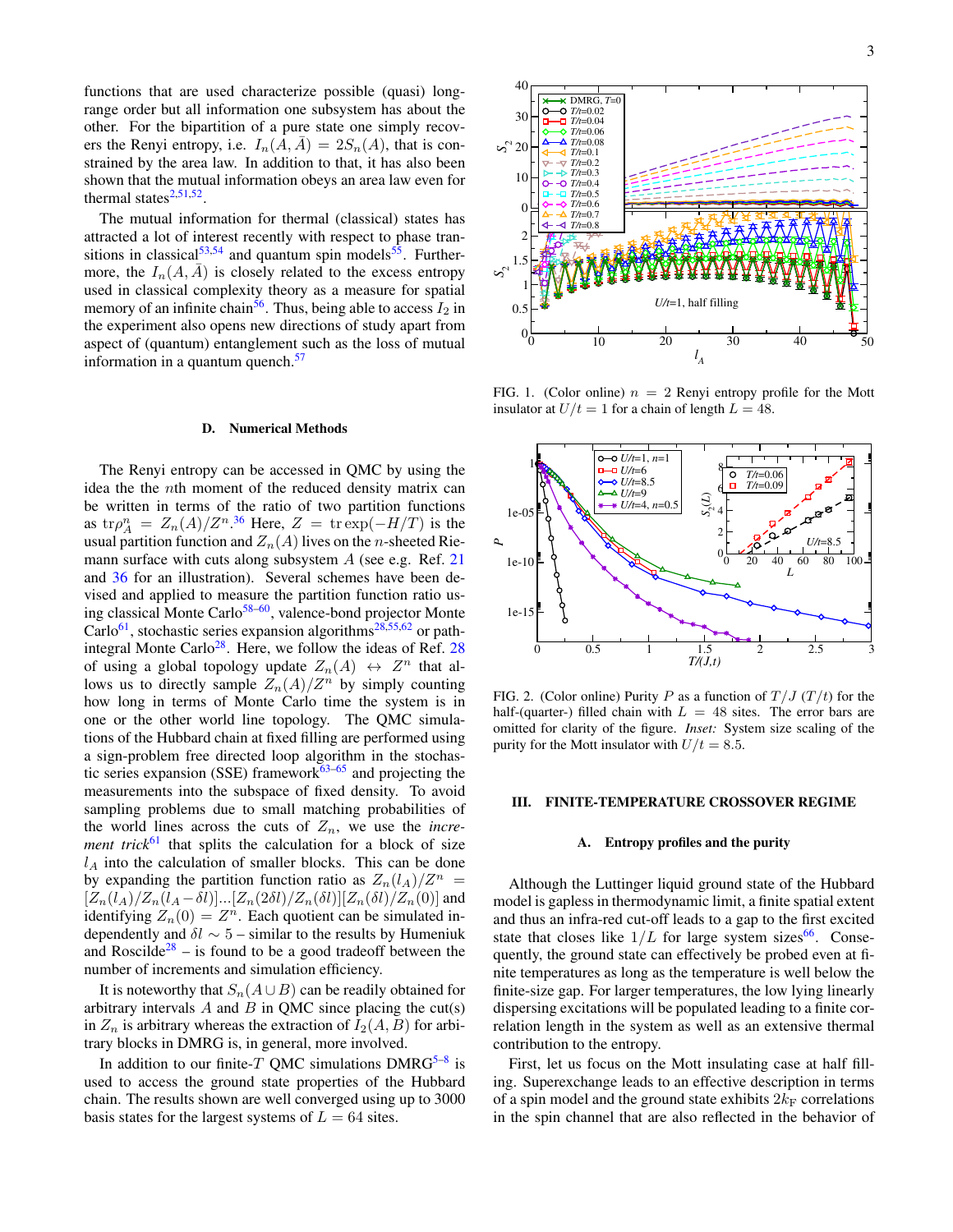the Renyi entropy<sup>[41](#page-6-37)</sup>. Figure [1](#page-2-3) exemplifies the  $n = 2$  Renyi entropy profiles for  $U/t = 1$  (see Figure [4](#page-4-1) for  $U/t = 6$ ). For  $T/t \leq 0.02$  the data for  $L = 48$  agrees perfectly with the ground state DMRG results and the system is effectively at zero temperature. A second feature in the low-temperature crossover regime is the reduction of the amplitude of the  $2k_F$ parity oscillation in the Renyi entropy. We use a heuristic fitting ansatz where the thermal and quantum contribution to the entropy are simply added (including subleading oscillations). This fit shows that the amplitude of the oscillations is suppressed exponentially in  $T/t$  compatible with the presence of a finite thermal correlation length. Above  $T/t \gtrsim 0.2$ , however, the oscillations are absent within our numerical accuracy but at the very boundary of the chain and the entropy increase is linear with blocks size. The system is then in a regime dominated by thermal fluctuations although the temperatures for the data shown in Figure [1](#page-2-3) are still below the superexchange scale.

Upon increasing the temperature, the entropy profile becomes asymmetric across the center of the system and the purity  $P = \exp[-S_2(L)]$  starts to decrease. It can be directly read of from the entropy profiles and we summarize its temperature dependence for different values of the interaction and  $L = 48$  in Figure [2.](#page-2-4) For larger values of  $U/t$  we find that the purity for  $T/J \leq 0.5$  is independent of the interaction but shows a common decrease that is exponential in  $T/J$ above the finite-size gap. This can be directly traced back to the effective spin physics in the low energy sector that depends on the spin velocity that is approximately proportional to J for large U. At  $T \approx J$ , P begins to flatten and the systems enters the regime where the spin channel is disordered but the charge channel remains frozen since the temperature is still small compared to the interaction energy. For  $U/t = 1$ , however, things look differently because *i)* the spin velocity is about a factor of three larger as compared to  $U/t = 9$  and *ii)* the extent of the system is still too small compared to the charge correlation length such that the system in only on the verge of being a  $c = 1$  Mott insulator. The system size dependence of the purity is exemplified in the inset of Figure [2](#page-2-4) where the extensivity of the thermal entropy directly leads to an exponential suppression of  $P$  as a function of  $L$ . A detailed analysis of the connection between  $S_2(L)$  and  $v_s$  will be presented in Section [III B](#page-3-0) below.

The  $S_2$  profile for the metallic case is given in Figure [3](#page-3-1) where we focus on the quarter-filled case. The picture is similar compared to the Mott insulator regime. For system sizes larger than 48, however, we do not reach the (effective) ground state even for  $T/t = 0.02$  opposed to the  $U/t = 1$  data shown in Figure [1.](#page-2-3)

If the two velocities separate and, in particular, the charge velocity is much larger compared to  $v_s$ , it is possible to access the spin-incoherent Luttinger liquid regime[67–](#page-7-14)[69](#page-7-15) where the spin channel is thermally disordered but the charge degrees of freedom can effectively be described by their lowenergy field theory. These effects will be reflected in a change of slope of the purity once the spin channel is completely disordered.



<span id="page-3-1"></span>FIG. 3. (Color online)  $n = 2$  Renyi entropy profile for the quarter filled Hubbard chain at quarter filling and  $U/t = 4$ . The upper and lower panel correspond to 48 and 64 lattice sites respectively.

| $\boldsymbol{n}$ |             | $ U/t $ QMC, $S(L/2) $              | OMC, $S(L)$    | $\frac{1}{2}$ exact <sup>48,49</sup> |
|------------------|-------------|-------------------------------------|----------------|--------------------------------------|
|                  | $6^{\circ}$ | $0.92 + 0.05$                       | $0.937 + 0.01$ | 0.9257                               |
|                  | 18.5        | $0.702 \pm 0.005$ $0.720 \pm 0.006$ |                | 0.6929                               |
|                  | Q           | $0.63 + 0.08$                       | $0.64 + 0.02$  | 0.6588                               |
| $1/2$   4        |             | $0.59 \pm 0.01$                     | $0.6 + 0.1$    | 0.5961                               |

<span id="page-3-2"></span>TABLE I.  $v_s$  and  $1/[1/v_s+1/v_c]$  extracted from the Renyi entropies for the Mott insulator and the quarter-filled metallic case from QMC simulations using either the half-system or the full-system entropy compared to the exact results.

# <span id="page-3-0"></span>**B.** Extracting  $v_s$  and  $v_c$

The low-energy thermodynamics of a Luttinger liquid is governed by the spin and charge velocity and the prefactor of the volume law for the Renyi entropies encodes this information, as seen in Equation [\(6\)](#page-1-4). Since we do not know an exact expression for the Renyi profiles at finite temperature, we extract the velocities by either considering the entropy of the full system and the half system. The latter quantity is most insensitive towards boundary effects and logarithmic contributions from the quantum entanglement.

Figure [4](#page-4-1) shows the Renyi entropies for  $n = 1$ ,  $U/t = 6$ and  $T/t = 0.06$  for different system sizes. One can see that  $S<sub>2</sub>$  for large block sizes eventually converges towards the thermal volume law as it is expected from Equation [\(4\)](#page-1-5) and [\(6\)](#page-1-4). Fixing the lattice position  $L/2$ ,  $S_2/T$  is independent of temperature over a wide range of system sizes, as shown in the inset of Figure [4.](#page-4-1) Using a linear fit for system sizes  $L > 32$ , we obtain the spin velocities from our ansatz in Equation [\(6\)](#page-1-4) tabulated in Table [I.](#page-3-2) A similar procedure is used to extract the velocities from the full system entropy (see inset in Figure [2\)](#page-2-4). For the quarter filled system, we simply add the thermal contributions from the spin and charge sector. In that way, we can not discriminate the spin and charge velocities separately but their inverse sum,  $1/(1/v_s + 1/v_c)$ , also given in Table [I.](#page-3-2) In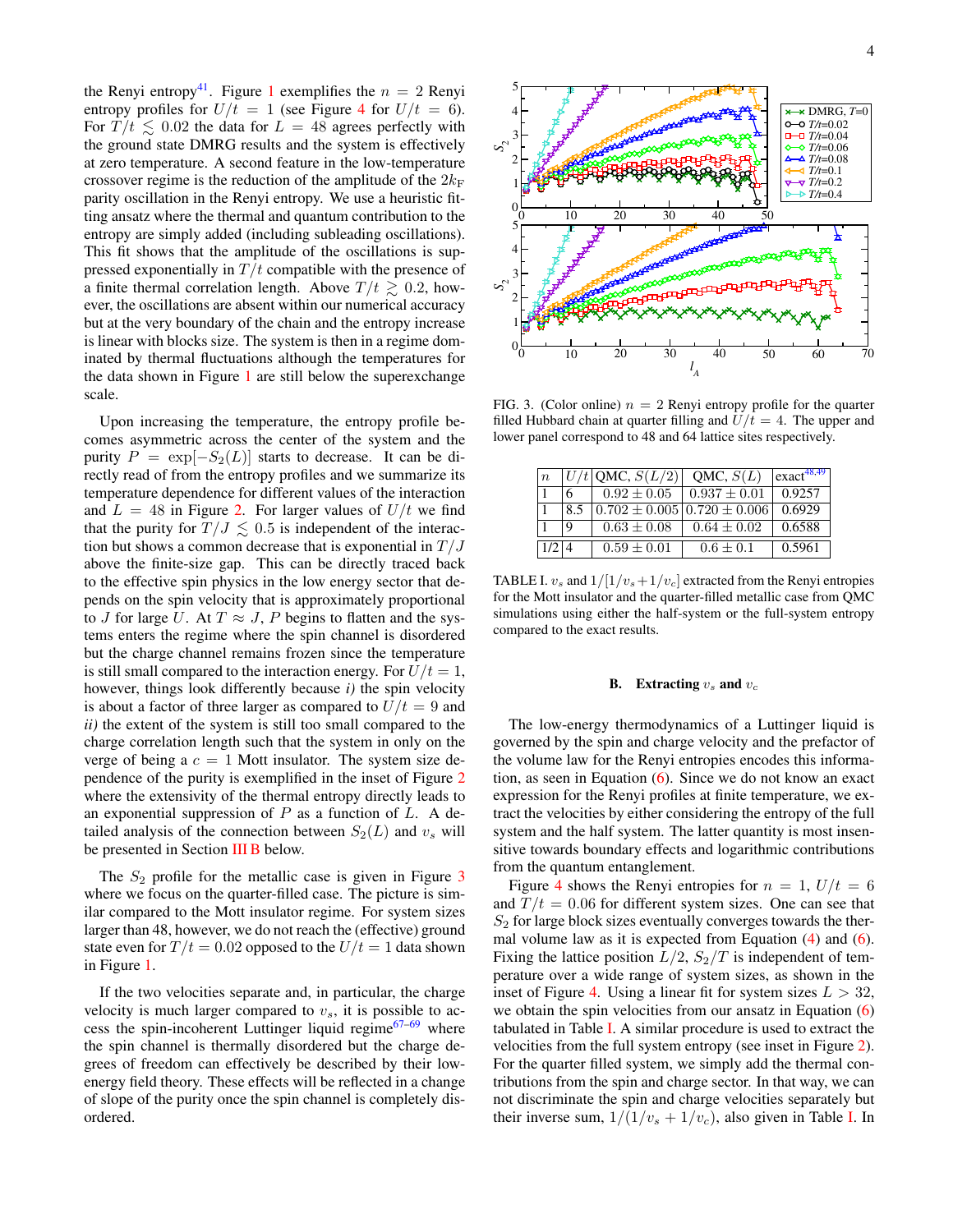

<span id="page-4-1"></span>FIG. 4. (Color online)  $S_2$  as a function of block size for the half-filled chain at  $U/t = 6$  and  $T/t = 0.06$  using a grid of  $\delta l = 4$ . The entropy data has been shifted such that  $S(\delta l) = 0$ . The orange dashed line is a guide for the eye with a slope  $\pi T l_A/(4v_s)$  (see Equation [\(6\)](#page-1-4)) that would correspond to purely thermodynamic entropy. *Inset:*  $S_2/T$  for a half-system bipartition ( $l_A = L/2$ ) for different temperatures from  $T/t = 0.04$  to 0.08. The orange dashed line is a linear fit to the data at  $T/t = 0.06$  from which we obtain the spin velocity to be  $v_s = 0.92 \pm 0.05$  (see also Table [I\)](#page-3-2).

fact, we find good agreement between analytic results and our QMC calculations justifying our fitting ansatz.

# <span id="page-4-0"></span>C. Mutual Information

We calculate the mutual information  $I_2$  between two equally large blocks pinned at the left and right boundary. The blocks are grown simultaneously and have a size  $L/2 - \Delta/2$ where  $\Delta$  is the separation of the blocks (see Figure [6](#page-5-2) for an illustration of the geometry).  $I_2$  for the quarter-filled chain at  $U/t = 4$  is shown in Figure [6](#page-5-2) for different system sizes and temperatures. First of all,  $I_2$  is sensitive towards the  $2k_F$ oscillations that disappear for larger temperatures as it was ob-served already in Figure [3](#page-3-1) for the Renyi entropies. As a function of block separation, the mutual information is suppressed exponentially at finite  $T$  due to the presence of a finite correlation length and thus the correlations between two subsystems at, say  $T/t = 0.5$ , only extend over a few lattice sites.

From Figure [5](#page-5-3) one can also see that the mutual information at  $\Delta = 0$ , henceforth denoted as  $\epsilon$ , increases with temperature. A more detailed analysis, shown for the Mott insulator in Figure [6,](#page-5-2) reveals an interesting structure. Starting from the well known  $T = 0$  limit,  $\epsilon$  increases up to temperatures on the order of the superexchange scale,  $T \approx J$ , where it exhibits a plateau. For  $T \geq 2J$ ,  $\epsilon$  shows a rapid increase again until it saturates eventually for temperatures much larger than U. This behavior seems counterintuitive at first sight because we expect that thermal fluctuations destroy correlations between the subblocks since the correlation functions become more and more short ranged. In particular, the infinitely hot state is maximally mixed and the (reduced) density matrix

is proportional to the unit matrix,  $\rho^{\infty}(A) = Z^{-1} \mathbb{1}_Z$  where  $Z = 4^{l_A}$  is the partition function and  $\mathbb{1}_d$  is  $d \times d$  unit matrix. The systems considered here, however, are constrained by the total number of particles and zero net spin thus the particle number fluctuations of the two subblocks can not be totally uncorrelated. The effect of particle number conservation on the complexity of infinitely hot states has been discussed in the context of matrix product operators $\frac{70,71}{8}$  $\frac{70,71}{8}$  $\frac{70,71}{8}$  $\frac{70,71}{8}$  where it is found that representing  $\rho^{\infty}$  requires a finite matrix rank and the op-erator space entanglement entropy<sup>[72](#page-7-18)</sup>  $S_{\#}$  of  $\rho^{\infty}(A)$  diverges logarithmically, i.e.  $S_{\#} = 1/2 \log L + \text{const.}$  In fact, we see that  $\epsilon$  for the unconstrained system – in Figure [6](#page-5-2) we show data from grand-canonical simulations where the average particle number is one – is monotonically decreasing and tends to zero very quickly.

The reduced density matrix for a subblock A of the  $T = \infty$ state,  $\rho_A^{\infty}$ , and henceforth the mutual information of the infinitely hot state denoted by  $\epsilon^{\infty}$  in the presence of the particle and spin constraints can be obtained by simple combinatorial arguments. For ease of simplicity, we focus on the case of a half system bipartition and unit filling but the results can be readily generalized to arbitrary fillings or partitions. First, we realize that the density matrix is a direct product of the spin components thus it suffices to consider one species of filling  $L/2$  and we restrict  $\rho_A^{\infty}$  to one spin sector. In the second step, we write the  $\rho_A^{\infty}$  as a sum over the number of particles contained in block A,  $\rho_A^{\infty} = Z^{-1} \bigoplus_{n=0}^{L/2} \rho_A^{(n)}$ , where each subblock is given as

$$
\rho_A^{(n)} = p_{L/2}(L/2 - n) \mathbb{1}_{p_{L/2}(n)}.
$$
\n(8)

 $p_m(n) = \binom{m}{n}$  is the number of possibilities to put *n* particles onto m lattice sites and  $Z = p_L(L/2)$  is the partition function. The *n*th moment can then be calculated as

$$
\text{tr}[\rho_A^{\infty}]^{\alpha} = Z^{-\alpha} \sum_{n=0}^{L/2} [p_{L/2}(L/2 - n)]^{\alpha} p_{L/2}(n). \tag{9}
$$

The Renyi entropy and thus  $\epsilon^{\infty}$  can then be evaluated using the definitions in Equations [2](#page-1-6) and [7.](#page-1-7) The result is shown in the inset of Figure [6](#page-5-2) comparing it to the  $T = 0$  result for  $U/t = 8$ . In particular, it is straightforward to show that  $\epsilon^{\infty}$ diverges like  $(\alpha - 1)/2 \log L$  for large L where  $\alpha$  is the Renyi index.

Turning back to the results in the main panel of Figure [6](#page-5-2) where we normalized  $\epsilon$  with respect to  $\epsilon^{\infty}$ , we see that the plateau at  $T \approx J$  corresponds to  $\epsilon \approx \epsilon^{\infty}/2$ . This value is expected if the spin degrees of freedom are completely disordered but the charge channel is still gapped out. Thus measuring  $\epsilon/\epsilon^{\infty}$  in the canonical ensemble can provide us with direct information about the relative energy scales in the problem and whether we have some correlation apart from the constraints between the spin degrees of freedom. For large temperatures, U sets the energy scale for the saturation to  $\epsilon/\epsilon^{\infty} = 1.$ 

To probe this effects with cold atom experiments using the scheme based on a atomic gas microscope<sup>[19,](#page-6-13)[20](#page-6-14)</sup> one should note that the scheme proposed there does not allow a post selection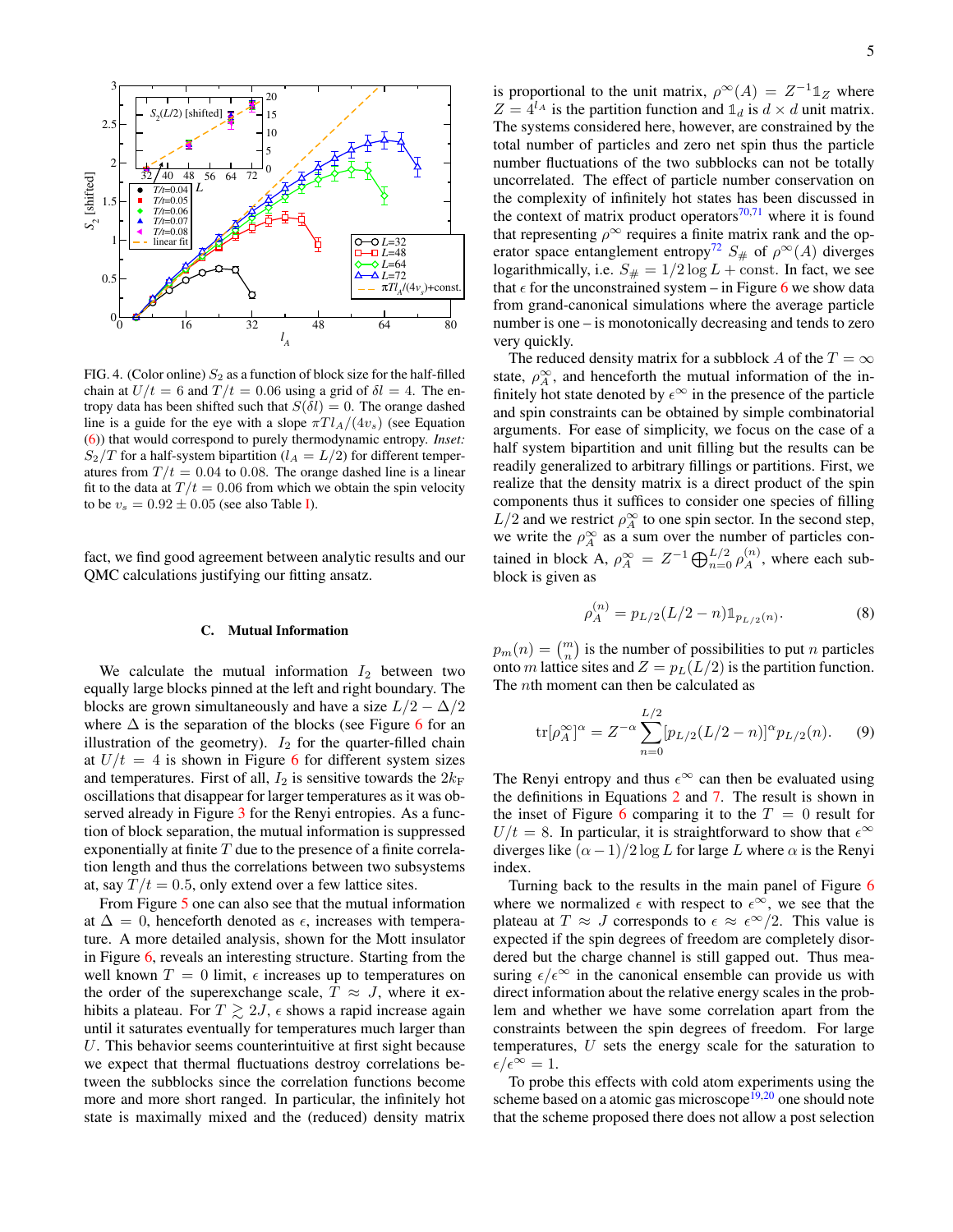

<span id="page-5-3"></span>FIG. 5. (Color online) Mutual information  $I_2$  for a quarter-filled Hubbard chain at  $U/t = 4$  and finite temperatures. The inset illustrates the geometry of the two blocks that grow simultaneously with  $\Delta$  sites between their edges, i.e. the block size is  $L/2 - \Delta/2$ . The orange shaded area denotes the mutual information for a bipartition,  $\epsilon$ , that is detailed for the Mott insulator in Figure [6.](#page-5-2)



<span id="page-5-2"></span>FIG. 6. (Color online) Mutual information for a bipartite splitting  $(\Delta = 0)$  as a function of temperature for a Mott insulator at  $U/t = 8$ . The filled symbols correspond to data grand-canonical data with on average one particle per site. The data is normalized by  $\epsilon_{\infty}$  (see text) and the vertical dashed line marks the superexchange scale J. *Inset:*  $\epsilon^{\infty}$  for a half-filled system as a function of system size. The black dashed line denotes the asymptotic scaling  $\epsilon^{\infty} = 1/2 \log L + \text{const.}$ for large  $L$ . The green data points correspond to  $2S_2$  for the ground state at  $U/t = 8$ .

according to the particle number. If the total number of particles fluctuates from tube to tube this will automatically contribute to the measured entropy, as for example in the grancanonical ensemble. Thus, to see effects that hinge on the constraint of fixed particle number, such as the increase of the mutual information with increasing temperature discussed above, one has to ensure that the particle number fluctuations between pairs of tubes are small, e.g. as a consequence of the preparation process. For example one could prepare the state adiabatically, starting in a state with a pre-selected particle number. The latter can be achieved e.g. with techniques realized in Ref. [73.](#page-7-19) This effect is also important in the context of particle number fluctuations, used for instance in measures like bipartite fluctuations $46.74$  $46.74$ , where the constraint will also affect the finite-temperature behavior.

# IV. DISCUSSION

We used recent QMC methods to access the finitetemperature crossover of the one-dimensional Hubbard model. We can explore the domain up to very high temperatures where the entropy becomes extensive. In particular, we accessed the second Renyi entropy to characterize quantum entanglement and thermodynamic dominated regimes by explicitly comparing to ground state DMRG data. Characteristic features such as the  $2k_F$  oscillations are suppressed rapidly and the purity is exponentially small both in temperature as in system size. Using the connection to the low-energy thermodynamics of the Luttinger liquid description, the spin and charge velocities can be extracted from the thermal contribution to the Renyi entropy. In view of future experiments, it is thus possible to see features of entanglement in the Renyi profiles for not too large systems and extract vital information about the underlying Luttinger liquid using a measurement scheme that is solely based on single-site resolved den-sity measurements<sup>[18](#page-6-11)</sup>. An important issue, that is beyond the scope of this investigation, is an analytical description of the thermal crossover regime of the Renyi entropies for finite systems and we leave it for further studies.

We also showed the mutual information for different block sizes that is also very short-ranged for intermediate temperatures and shows similar features as the plain Renyi entropies. In the presence of constraints, we also demonstrate that the bipartite mutual information can actually increase as a function of temperature and carries vital information about the nature of the fluctuations of the constrained and unconstrained system.

# ACKNOWLEDGMENTS

We thank P. Zoller and A. J. Daley for useful discussions and acknowledge support by the Austrian Science Fund (FWF) through the SFB FoQuS (FWF Project No. F4018- N23) and the Austrian Ministry of Science BMWF as part of the UniInfrastrukturprogramm of the Forschungsplattform Scientific Computing at LFU Innsbruck.

<span id="page-5-0"></span><sup>\*</sup> lars.bonnes@uibk.ac.at

<span id="page-5-1"></span> $1$  R. Horodecki, P. Horodecki, M. Horodecki, and K. Horodecki, *Quantum entanglement*, Rev. Mod. Phys. 81, 865 (2009).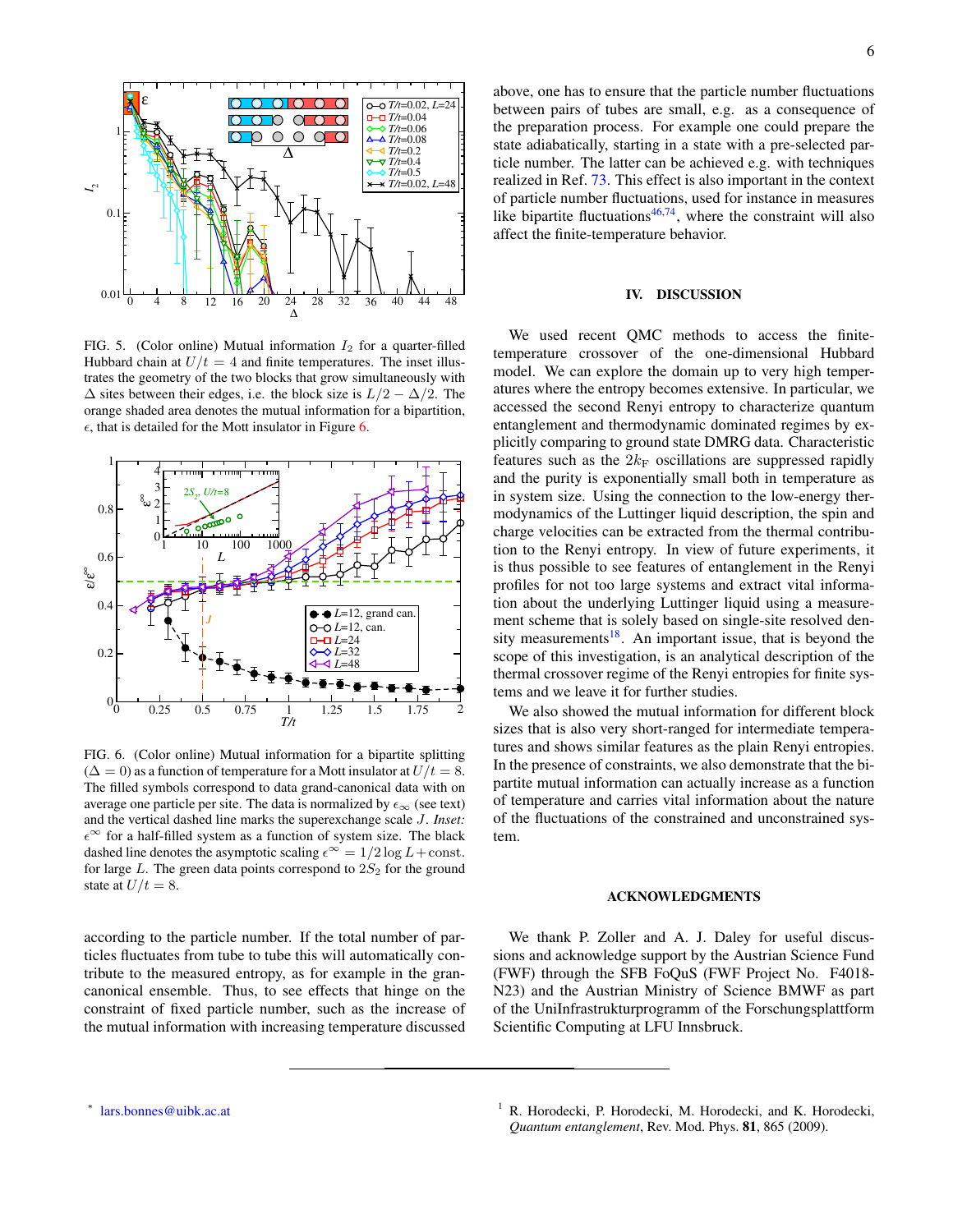- <span id="page-6-0"></span>2 J. Eisert, M. Cramer, and M. B. Plenio, *Colloquium : Area laws for the entanglement entropy*, Rev. Mod. Phys. 82, 277 (2010).
- <span id="page-6-1"></span><sup>3</sup> L. Bombelli, R. K. Koul, J. Lee, and R. D. Sorkin, *Quantum source of entropy for black holes*, Phys. Rev. D 34, 373 (1986).
- <span id="page-6-2"></span><sup>4</sup> M. B. Hastings, *An area law for one-dimensional quantum systems*, J. Stat. Mech.: Theory Exp. p. P08024 (2007).
- <span id="page-6-3"></span>5 S. R. White, *Density matrix formulation for quantum renormalization groups*, Phys. Rev. Lett. 69, 2863 (1992).
- 6 S. R. White, *Density-matrix algorithms for quantum renormalization groups*, Phys. Rev. B 48, 10345 (1993).
- 7 I. Peschel, X. Wang, M. Kaulke, and K. Hallberg, eds., *Density Matrix Renormalization - A New Numerical Method in Physics* (Springer Verlag, Berlin, 1999).
- <span id="page-6-4"></span>U. Schollwöck, *The density-matrix renormalization group*, Rev. Mod. Phys. 77, 259 (2005).
- <span id="page-6-5"></span> $9$  H. Häffner, W. Hänsel, C. F. Roos, J. Benhelm, D. Chek-al kar, M. Chwalla, T. Körber, U. D. Rapol, M. Riebe, P. O. Schmidt, et al., *Scalable multiparticle entanglement of trapped ions*, Nature 438, 643 (2005).
- <span id="page-6-6"></span><sup>10</sup> R. Blatt and D. J. Wineland, *Entangled states of trapped atomic ions*, Nature 453, 1008 (2008).
- <span id="page-6-7"></span><sup>11</sup> M. Steffen, M. Ansmann, R. C. Bialczak, N. Katz, E. Lucero, R. McDermott, M. Neeley, E. M. Weig, A. N. Cleland, and J. M. Martinis, *Measurement of the entanglement of two superconducting qubits via state tomography*, Science 313, 1423 (2006).
- <span id="page-6-8"></span><sup>12</sup> R. J. Devoret, M. H. and. Schoelkopf, *Superconducting Circuits for Quantum Information: An Outlook*, Science 339, 1169 (2013).
- <span id="page-6-9"></span><sup>13</sup> C. Monroe and J. Kim, *Scaling the Ion Trap Quantum Processor*, Science 339, 1164 (2013).
- <span id="page-6-10"></span><sup>14</sup> A. K. Ekert, C. M. Alves, D. K. L. Oi, M. Horodecki, P. Horodecki, and L. C. Kwek, *Direct estimations of linear and nonlinear functionals of a quantum state*, Phys. Rev. Lett. 88, 217901 (2002).
- <sup>15</sup> J. Cardy, *Measuring entanglement using quantum quenches*, Phys. Rev. Lett. 106, 150404 (2011).
- <sup>16</sup> D. A. Abanin and E. Demler, *Measuring entanglement entropy of a generic many-body system with a quantum switch*, Phys. Rev. Lett. 109, 020504 (2012).
- <span id="page-6-12"></span><sup>17</sup> A. J. Daley, H. Pichler, J. Schachenmayer, and P. Zoller, *Measuring entanglement growth in quench dynamics of bosons in an optical lattice*, Phys. Rev. Lett. 109, 020505 (2012).
- <span id="page-6-11"></span> $18$  H. Pichler, L. Bonnes, A. J. Daley, A. M. Läuchli, and P. Zoller, *Thermal vs. Entanglement Entropy: A Measurement Protocol for Fermionic Atoms with a Quantum Gas Microscope*, arXiv:1302.1187 (2013).
- <span id="page-6-13"></span> $19$  W. S. Bakr, J. Gillen, A. Peng, S. Fölling, and M. Greiner, A *quantum gas microscope for detecting single atoms in a Hubbardregime optical lattice*, Nature 462, 74 (2009).
- <span id="page-6-14"></span><sup>20</sup> J. F. Sherson, C. Weitenberg, M. Endres, M. Cheneau, I. Bloch, and S. Kuhr, *Single-atom-resolved fluorescence imaging of an atomic Mott insulator*, Nature 467, 68 (2010).
- <span id="page-6-15"></span><sup>21</sup> P. Calabrese and J. Cardy, *Evolution of entanglement entropy in one-dimensional systems*, J. Stat. Mech. p. P04010 (2005).
- <span id="page-6-16"></span><sup>22</sup> E. Fradkin and J. E. Moore, *Entanglement entropy of 2d conformal quantum critical points: Hearing the shape of a quantum drum*, Phys. Rev. Lett. 97, 050404 (2006).
- <sup>23</sup> S. Ryu and T. Takayanagi, *Aspects of holographic entanglement entropy*, JHEP 08, 045 (2006).
- <sup>24</sup> M. A. Metlitski, C. A. Fuertes, and S. Sachdev, *Entanglement entropy in the* o(n) *model*, Phys. Rev. B 80, 115122 (2009).
- <sup>25</sup> L. Tagliacozzo, G. Evenbly, and G. Vidal, *Simulation of twodimensional quantum systems using a tree tensor network that exploits the entropic area law*, Phys. Rev. B 80, 235127 (2009).
- $26$  A. B. Kallin, M. B. Hastings, R. G. Melko, and R. R. P. Singh, *Anomalies in the entanglement properties of the square-lattice heisenberg model*, Phys. Rev. B 84, 165134 (2011).
- <sup>27</sup> M. A. Metlitski and T. Grover, *Entanglement entropy of systems with spontaneously broken continuous symmetry*, arXiv:1112.5166v1 (2011).
- <span id="page-6-36"></span><sup>28</sup> S. Humeniuk and T. Roscilde, *Quantum monte carlo calculation of entanglement rényi entropies for generic quantum systems,* Phys. Rev. B 86, 235116 (2012).
- <span id="page-6-17"></span><sup>29</sup> H. Ju, A. B. Kallin, P. Fendley, M. B. Hastings, and R. G. Melko, *Entanglement scaling in two-dimensional gapless systems*, Phys. Rev. B 85, 165121 (2012).
- <span id="page-6-18"></span><sup>30</sup> A. Kitaev and J. Preskill, *Topological entanglement entropy*, Phys. Rev. Lett. 96, 110404 (2006).
- <span id="page-6-19"></span><sup>31</sup> M. Levin and X.-G. Wen, *Detecting topological order in a ground state wave function*, Phys. Rev. Lett. 96, 110405 (2006).
- <span id="page-6-20"></span><sup>32</sup> E. H. Lieb and F. Y. Wu, *Absence of Mott Transition in an Exact Solution of the Short-Range, One-Band Model in One Dimension*, Phys. Rev. Lett. 20, 1445 (1968).
- <span id="page-6-21"></span><sup>33</sup> F. H. L. Essler, H. Frahm, A. Klümper, and V. E. Korepin, *The One-Dimensional Hubbard Model* (Cambridge University Press, 2005).
- <span id="page-6-26"></span><sup>34</sup> F. Woynarovich, *Finite-size effects in a non-half-filled Hubbard chain*, J. Phys. A 22, 4243 (1989).
- <span id="page-6-22"></span><sup>35</sup> H. Frahm and V. E. Korepin, *Critical exponents for the onedimensional hubbard model*, Phys. Rev. B 42, 10553 (1990).
- <span id="page-6-23"></span><sup>36</sup> P. Calabrese and J. Cardy, *Entanglement entropy and quantum field theory*, J. Stat. Mech. p. P06002 (2004).
- <span id="page-6-24"></span><sup>37</sup> P. Calabrese and J. Cardy, *Entanglement entropy and conformal field theory*, J. Phys. A 42, 504005 (2009).
- <span id="page-6-27"></span><sup>38</sup> P. Calabrese, M. Campostrini, F. Essler, and B. Nienhuis, *Parity effects in the scaling of block entanglement in gapless spin chains*, Phys. Rev. Lett. 104, 095701 (2010).
- <sup>39</sup> P. Calabrese and F. Essler, *Universal corrections to scaling for block entanglement in spin-1/2 XX chains*, J. Stat. Mech. p. P08029 (2010).
- <span id="page-6-25"></span><sup>40</sup> M. Fagotti and P. Calabrese, *Universal parity effects in the entanglement entropy of xx chains with open boundary conditions*, J. Stat. Mech. p. P01017 (2011).
- <span id="page-6-37"></span><sup>41</sup> N. Laflorencie, E. S. Sørensen, M.-S. Chang, and I. Affleck, *Boundary effects in the critical scaling of entanglement entropy in 1d systems*, Phys. Rev. Lett. 96, 100603 (2006).
- <span id="page-6-28"></span><sup>42</sup> J. C. Xavier and F. C. Alcaraz, *Renyi entropy and parity oscilla- ´ tions of anisotropic spin-*s *heisenberg chains in a magnetic field*, Phys. Rev. B 83, 214425 (2011).
- <span id="page-6-29"></span><sup>43</sup> F. H. L. Essler, A. M. Läuchli, and P. Calabrese, *Shell-filling effect in the entanglement entropies of spinful fermions*, Phys. Rev. Lett. 110, 115701 (2013).
- <span id="page-6-30"></span><sup>44</sup> V. Korepin, *Universality of entropy scaling in one dimensional gapless models*, Phys. Rev. Lett. 92, 096402 (2004).
- <span id="page-6-31"></span><sup>45</sup> T. Azeyanagi, T. Nishioka, and T. Takayanagi, *Near extremal black hole entropy as entanglement entropy via*  $\frac{ads_2}{ct_1}$ , Phys. Rev. D 77, 064005 (2008).
- <span id="page-6-32"></span><sup>46</sup> H. F. Song, S. Rachel, C. Flindt, I. Klich, N. Laflorencie, and K. Le Hur, *Bipartite fluctuations as a probe of many-body entanglement*, Phys. Rev. B 85, 035409 (2012).
- <span id="page-6-33"></span><sup>47</sup> C. F. Coll, *Excitation spectrum of the one-dimensional hubbard model*, Phys. Rev. B 9, 2150 (1974).
- <span id="page-6-38"></span><sup>48</sup> M. Takahashi, *Low-temperature specific-heat of one-dimensional hubbard model*, Prog. Theo. Phys. 52, 103 (1974).
- <span id="page-6-34"></span><sup>49</sup> H. J. Schulz, *THE METAL – INSULATOR TRANSITION IN ONE DIMENSION*, cond-mat/9412036v1 (2004).
- <span id="page-6-35"></span><sup>50</sup> M. M. Wolf, F. Verstraete, M. B. Hastings, and J. I. Cirac, *Area laws in quantum systems: Mutual information and correlations*,